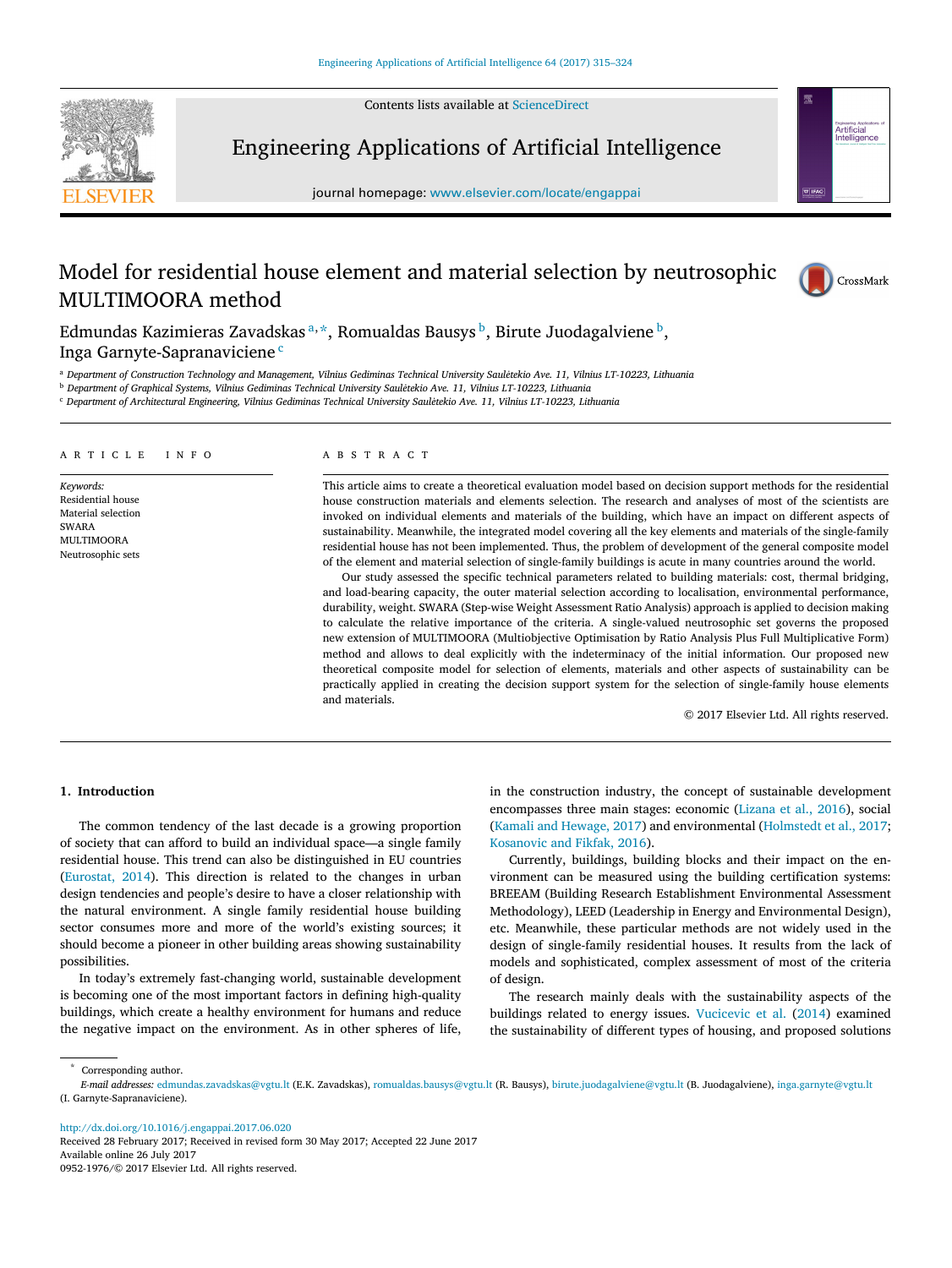related to energy policy and the environment, [Lizana](#page-9-1) [et](#page-9-1) [al.](#page-9-1) [\(2016\)](#page-9-1) also suggested the practical solutions for energy modernisation in residential buildings. [Dezhi](#page-9-6) [et](#page-9-6) [al.](#page-9-6) [\(2016\)](#page-9-6) examined the entirety of ecological and social criteria for assessment of the sustainability of public rental housing and [\(Oree](#page-9-7) [et](#page-9-7) [al.,](#page-9-7) [2017\)](#page-9-7) considered the increasingly strict requirements of environmental sustainability. [Kosanovic](#page-9-4) [and](#page-9-4) [Fikfak](#page-9-4) [\(2016\)](#page-9-4) also studied the impact of the inefficient use of land on environmental sustainability. Some researchers considered optimisation aspects of these type problems: [Holmstedt](#page-9-3) [et](#page-9-3) [al.](#page-9-3) [\(2017\)](#page-9-3) proposed the optimal criteria of assessment of urban sustainability; the set of optimal evaluation factors for buildings is created by the Pareto method [\(Pombo](#page-9-8) [et](#page-9-8) [al.,](#page-9-8) [2016\)](#page-9-8).

Furthermore, the sustainability of single-family houses is assessed by additional criteria as well [\(Rid](#page-9-9) [et](#page-9-9) [al.,](#page-9-9) [2017;](#page-9-9) [Pombo](#page-9-8) [et](#page-9-8) [al.,](#page-9-8) [2016\)](#page-9-8): being the comfort of living, security, privacy and well-being. On the other hand, one-family residential houses (the subject of the article) differ in uniqueness, complexity, costs, and many other aspects that are dependent on the decision-making and collaboration between the client, architect, and designer. Due to stricter energy efficiency requirements, the currently designed single-family residential buildings have to meet new requirements: additional parameters are introduced, related to the application of sustainability principles. This trend makes the stakeholders of single-family houses (designers, contractors, customers) interested in the elements of the building and selection of structural materials. As well, this tendency actualises a sophisticated approach to the materials' formation, taking into account the energy efficiency, safety, and aspects of aesthetics of the buildings. On the other hand, the construction industry offers a broad range of suitable building materials. Therefore, during the design phase, in the case of a single-family residential house, one can formulate a variety of designs of the houses, which further complicates the final selection of elements and materials.

Therefore, the application of multi-criteria mathematical methods for choosing building elements and materials to be used in a singlefamily residential house is becoming one of the key aspects. Different MCDM (Multiple Criteria Decision Making) methods are applied to various problems: assessment of the environmental impact of single-family houses with different load-bearing structures (masonry, log and timber frame) [\(Motuziene](#page-9-10) [et](#page-9-10) [al.,](#page-9-10) [2016\)](#page-9-10), selection of wall insulation materials [\(Baglivo](#page-8-0) [et](#page-8-0) [al.,](#page-8-0) [2014\)](#page-8-0), impact of wooden structures on environmental sustainability [\(Cuadrado](#page-8-1) [et](#page-8-1) [al.,](#page-8-1) [2015\)](#page-8-1), the alternatives for foundations of single-family houses [\(Turskis](#page-9-11) [et](#page-9-11) [al.,](#page-9-11) [2016\)](#page-9-11), a comparative analysis of energy and environmental performance due to the roof typology [\(Gagliano](#page-9-12) [et](#page-9-12) [al.,](#page-9-12) [2015\)](#page-9-12). In fact, MCDM approaches are the one subclass of the broader field, named by Decision support system (DSS). Decision support systems involve different information processing methods, like distinct regression models, various classification approaches, artificial neutral networks and so on [\(Chau](#page-8-2) [and](#page-8-2) [Wu,](#page-8-2) [2010;](#page-8-2) [Taormina](#page-9-13) [and](#page-9-13) [Chau,](#page-9-13) [2015;](#page-9-13) [Wang](#page-9-14) [et](#page-9-14) [al.,](#page-9-14) [2015;](#page-9-14) [Wu](#page-9-15) [et](#page-9-15) [al.,](#page-9-15) [2010;](#page-9-15) [Zhang](#page-9-16) [and](#page-9-16) [Chau,](#page-9-16) [2009a,](#page-9-16) [b\)](#page-9-16).

Selection of building elements and materials usually is governed by the country's legal instruments, as well as impacted by choice of traditions and the ever-increasing requirements of energy efficiency, the importance of durability and environment worldwide [\(Hester](#page-9-17) [et](#page-9-17) [al.,](#page-9-17) [2017;](#page-9-17) [EUR-Lex,](#page-9-18) [2010\)](#page-9-18). The choice of materials for the wall element material is necessary regarding sustainability and the ever-changing changing energy efficiency requirements. [Gori](#page-9-19) [et](#page-9-19) [al.](#page-9-19) [\(2016\)](#page-9-19) developed the competent insulation structures by optimisation of the number and sequence of layers of external walls. The methodology designed by [Baglivo](#page-8-0) [et](#page-8-0) [al.](#page-8-0) [\(2014\)](#page-8-0) is based on the use of ''green'' building materials and local materials by the principles of sustainability in the cold climate zones. In the warm climate zones, the materials are selected in such a way that less energy would be consumed for cooling of buildings. To that end, the tests are carried out with phase change materials (PCMS), integrated into the structure of the walls of the building [\(Kuznik](#page-9-20) [et](#page-9-20) [al.,](#page-9-20) [2016\)](#page-9-20).

There have been virtually no changes in the structure of the foundations along with the changing energy requirements, but the environmental impact assessment of the heat bridge has become particularly important [\(Ciancio](#page-8-3) [et](#page-8-3) [al.,](#page-8-3) [2013;](#page-8-3) [Sandanayake](#page-9-21) [et](#page-9-21) [al.,](#page-9-21) [2016\)](#page-9-21). The structure of the top part of the house (roof), as well as the structure of the wall structure, has been affected by many alterations: cross-section rafter elements (loft cases), construction composition and roofing parameters [\(Ferrari](#page-9-22) [et](#page-9-22) [al.,](#page-9-22) [2014\)](#page-9-22). The durability of the roof and good thermal performance depend not only on humidity and air flow along the roof structure but also on the choice of coating material, colour, and shape [\(Alchapar](#page-8-4) [and](#page-8-4) [Correa,](#page-8-4) [2016\)](#page-8-4). [Raina](#page-9-23) [et](#page-9-23) [al.](#page-9-23) [\(2015\)](#page-9-23) and [\(Turskis](#page-9-24) [and](#page-9-24) [Juodagalviene,](#page-9-24) [2016\)](#page-9-24) took into account the acoustics and ergonomic requirements considering the staircase structure.

The house orientation affects the environmental and economic aspects of sustainability. It becomes simply impossible to insulate parts of the building to the required level for the cases when the building is not properly oriented geographically [\(Hee](#page-9-25) [et](#page-9-25) [al.,](#page-9-25) [2015\)](#page-9-25), or too much (or too little) heat penetrates it through windows or showcases during the summer, or facades, roofs [\(Han](#page-9-26) [et](#page-9-26) [al.,](#page-9-26) [2017\)](#page-9-26) bays, terraces or other elements. Environmental impact reduction [\(Ramírez-Villegas](#page-9-27) [et](#page-9-27) [al.,](#page-9-27) [2016\)](#page-9-27) is directly related to the decrement of building's energy costs.

It is noteworthy that the research and analyses of most of the scientists are invoked on individual elements and materials of the building, which have an impact on different aspects of sustainability. Meanwhile, the integrated model covering all the key elements and materials of the single-family residential house has not been implemented. Thus, the problem of development of the general model of the criteria of singlefamily buildings is acute in many countries around the world.

Applying MCDM framework to solve the real life engineering problems, we need initially to assess the different criteria and to determine the corresponding weights. SWARA method originally proposed to select sound dispute resolution method [\(Kersuliene](#page-9-28) [et](#page-9-28) [al.,](#page-9-28) [2010\)](#page-9-28). Later, this method has been successfully implemented to assess the vulnerability of the office buildings to the blast [\(Nakhaei](#page-9-29) [et](#page-9-29) [al.,](#page-9-29) [2016b\)](#page-9-29). Another aspect of the application of the MCDM framework is the selection the appropriate method to rank the considered alternatives. We have implemented MULTIMOORA method, which originally was proposed for the project management problems [\(Brauers](#page-8-5) [and](#page-8-5) [Zavadskas,](#page-8-5) [2010\)](#page-8-5). Although the initial formulation of this approach was dedicated to the crisp type of the information, the new extensions of MULTIMOORA method were rapidly developed the actual engineering problems: the application of the data fusion methods instead of the dominance theory are considered in [Altuntas](#page-8-6) [et](#page-8-6) [al.](#page-8-6) [\(2015\)](#page-8-6), the solution of the material selection problem in biomedical applications is performed in [Hafezalkotob](#page-9-30) [and](#page-9-30) [Hafezalkotob](#page-9-30) [\(2015,](#page-9-30) [2017\)](#page-9-30), failure mode and effects analysis is presented in [Liu](#page-9-31) [et](#page-9-31) [al.,](#page-9-31) [\(2014\)](#page-9-31). Recently, a lot of the research is devoted to the consideration of the uncertainty or ''fuzziness'' of the initial information. Therefore, some fuzzy extensions of MULTIMOORA method are also developed [\(Zavadskas](#page-9-32) [et](#page-9-32) [al.,](#page-9-32) [2015a\)](#page-9-32).

To solve the complex real-life practical problems, decision makers usually have to face the problem of taking into account the vagueness of the initial information. Although the different types of the fuzzy sets have been introduced and applied to the solution of the MCDM problems [\(Mardani](#page-9-33) [et](#page-9-33) [al.,](#page-9-33) [2015\)](#page-9-33), they cannot consider all forms of uncertainties that arise in the solution of the real engineering problems. Recently, a theory of the neutrosophic sets originally proposed by [Smarandache](#page-9-34) [\(1999\)](#page-9-34) has allowed dealing with ''knowledge of neural thought'', and this ''neutral'' component allow to introduce additional functionality to model uncertain phenomena of information. The existing methods governed by fuzzy sets and their particular types are not convenient to solve decision-making problem with neutrosophic information. By the logic of the neutrosophic sets, each aspect of the problem is represented by the degree of the truth  $(T)$ , a degree of the indeterminacy  $(I)$  and a degree of the falsity  $(F)$ . In contrast to intuitionistic fuzzy sets where the degree of the uncertainty depends on the degree of membership and the degree of non-membership, by neutrosophic logic the value of the indeterminacy degree is independent of truth and falsity degrees. The researchers proposed the new extensions that are dedicated to performing under neutrosophic set environment. The new application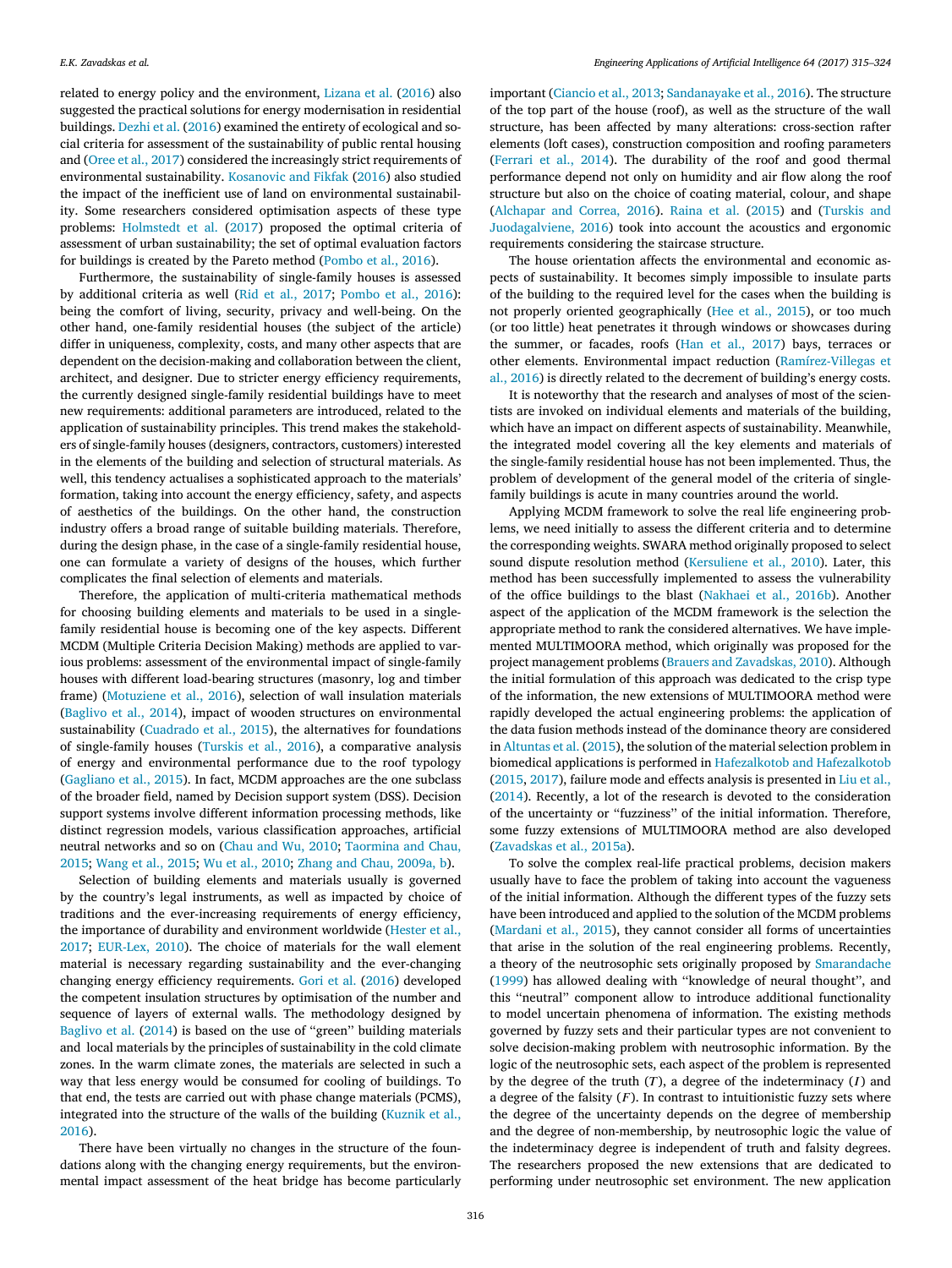of the single-valued neutrosophic sets for WASPAS (Weight Aggregated Sum product Assessment) method was developed in [Zavadskas](#page-9-35) [et](#page-9-35) [al.](#page-9-35) [\(2015b\)](#page-9-35), for COPRAS (Method of Multiple Criteria Complex Proportional Assessment) method—in [Bausys](#page-8-7) [et](#page-8-7) [al.](#page-8-7) [\(2015\)](#page-8-7). This new approach WASPAS-SVNS (Weight Aggregated Sum product Assessment-Single-Valued Neutrosophic Set) gives the opportunity to represent and model the indeterminacy of the initial information explicitly. The new extension of VIKOR (Visekriterijumska Optimizacija I Kompromisno Resenje) method for the solution of the multicriteria decision-making problems, namely VIKOR-IVNS, has been proposed by [Bausys](#page-8-8) [and](#page-8-8) [Zavadskas](#page-8-8) [\(2015\)](#page-8-8). This extension is developed under the environment of the interval-valued neutrosophic sets.

Section [2](#page-2-0) of this article is concerned with the selection of building element and materials' for a single family residential house. Section [3](#page-4-0) deals with the alternatives' selection in association with different customer needs. The case study is concentrated on Lithuania building sector, but it is easily adaptable to the other world countries. Experts' chosen the assessment criteria for single family house dominant materials were performed by the comparison by SWARA method. The essence of the proposed approach consists of the fusion of the operational functionality of single valued neutrosophic sets algebra, and the traditional crisp MULTIMOORA-SVNS (Multiobjective Optimisation by Ratio Analysis Plus Full Multiplicative Form—Single-Valued Neutrosophic Set) approach suggested in Section [4.](#page-4-1) In Section [5,](#page-7-0) ''Calculation results'' as the numerical example the assessment of the residential house projects is performed. The obtained neutrosophic aggregated decision matrix is presented. The last section deals with these investigation conclusions.

## <span id="page-2-0"></span>**2. Building elements and materials selection for single family residential building**

In this section, we propose a complete theoretical model of selection of constructions and material for a single-family residential house by applying the MCDM framework. We are not dealing with individual structural elements and materials (bearing and exterior decoration) compatible with the principles of sustainability of the building, but rather with their integrated choice. Based on these characteristics, we can design the project satisfying the sustainability of single-family houses.

It follows from the overview of the works that the assessment of single-family houses is given too little attention. They usually deal with the sustainability either of environmental aspects of all types of buildings, groups of buildings, cities, or of particular building materials and elements. Typically, they analyse the following factors that make the physical structure of a home are sustainable or not: type, size, shape, position, orientation and location, material, construction. In the case of choosing a single-family residential house, the following are selected: land plot, constructive solution, load-bearing structural system and many other parameters relating to the cost of materials, structural load-bearing capacity, thermal resistance, environmental performance, durability and aesthetics. As a person spends half of his time in a house, the house must be not only sustainable but also beautiful and comfortable to live in, compliant with the technical, regulatory requirements applicable in the country.

In developing our theoretical model of integrated selection of constructions and materials for a single-family residential house, we have discussed and analysed the criteria relevant to the assessment of the sustainability of all buildings and selected the ones who are most applicable to single-family houses. Typical stages of selection of constructions and materials for a single-family residential house are presented in [Fig. 1.](#page-3-0)

The examination started with the consideration of virtually all the possible criteria of selection of elements and materials. During the deliberations, we have rejected the assessment of items such as floors, internal partitions and ceiling, because they do not have a significant impact on the design process [\(Baglivo](#page-8-9) [and](#page-8-9) [Congedo,](#page-8-9) [2016\)](#page-8-9). The criteria

selected by the experts affect all the key elements of the building [\(Table 1\)](#page-3-1). Ten independent qualified experts related with house design: five architects, four engineers and one designer, classified these criteria in order of importance.

According to the experts, the most important criterion of assessment is the cost of primary structures (walls, foundations, roof, ceiling, windows and stairs)  $(c_1, c_2, c_3, c_7, c_8, c_{17})$ . In the designing and construction of sustainable residential houses, the cost should not be given the highest priority, but the market trends show that the cost still holds that position [\(Mulliner](#page-9-36) [et](#page-9-36) [al.,](#page-9-36) [2013\)](#page-9-36). The cost of wall blocks, foundations and other structural elements was measured by the labour and materials costs.

The foundations of structures are primarily designed to withstanding the load exerted by the walls, foundations and roof. Typically, the selection of construction of the foundation of single-family houses  $(c_2, c_4, c_{12})$  is not difficult due to adequate soil bearing capacity parameters, assessed for a single-family house. But the selection of the type of foundation should not only be seen through cost. The energy efficiency of the building is achieved not only by insulating building material with a thicker insulation layer; this indicator is closely related to the constructive solution and installation of foundations. The environmental impact of laying the foundations is also an important factor [\(Ciancio](#page-8-3) [et](#page-8-3) [al.,](#page-8-3) [2013\)](#page-8-3), in this study, the researchers present the sustainability guidelines and selection criteria. We have assessed the range of design of the foundations by the following criteria: cost  $(c_2)$  and the potential of elimination of a thermal bridge  $(c_4)$  and the environmental potential  $(c_{12})$ .

In most countries around the world, a pitched roof is selected for a single-family house  $(c_3, c_9, c_{10}, c_{15}, c_{19})$ . In this case, the roof structure comprises of rafters, trusses or beams. There are two cases of utilisation of space under a pitched roof: a cold loft or a warm loft (attic). Installation of a cold loft has an adverse impact on the elimination of the thermal bridge at the eaves node  $(c<sub>9</sub>)$ , and hence the sustainability of the entire house. Therefore, in the case study, several options of the attic and roof insulation were selected.

Contrary to the case of cold loft, bigger cross-section for roof bearing elements was selected not for bearing capacity but taking into account working installation of the residential premise. In attic case, the insulation layers are installed between the roof bearing structures or on the warm side. In the latter case, the total roof price  $(c_3)$  increases but at the same time durability  $(c_{15})$  increases. Selection of roofing material depends not only on aesthetic factor  $(c_{19})$  but also on the localisation of the building  $(c_{10})$ .

Stairs  $(c_{17}, c_{18})$  installation and maintenance cost are determined not only by selected construction but also the by their form, space, decoration, handrails and other parameters [\(Raina](#page-9-23) [et](#page-9-23) [al.,](#page-9-23) [2015\)](#page-9-23). Floor slab design selection according to the price, in turn, affects the time and quality of installation  $(c_7)$ . In criteria setup, we predicted floor slab weight  $(c_{21})$ . It is clear that every kilogramme of the house weight is the load onto the soil, leading to the more complex construction of foundations. House floor slab is that element which can significantly reduce the weight of the building.

Selection of wooden or plastic windows affects their price not only during construction but also during operation. All windows and doors are cold bridges, without which the house will not exist, so they are not evaluated (only cold bridges in foundation and roof components were assessed).

The criteria are evaluated in the house walls bearing capacity  $(c_6)$ . Bearing capacity differences of porous concrete, expanded clay or brick walls influence shape, size and position of other structural elements. Eg., if the walls bearing capacity is insufficient, it can be difficult for the customer to change the indoor spatial zones.

The designed house can be built in different locations; therefore the localisation  $(c_5, c_{10})$  factor [\(Han](#page-9-26) [et](#page-9-26) [al.,](#page-9-26) [2017\)](#page-9-26) must be included in the set of criteria of the sustainable single family residential. Wall materials [\(Motuziene](#page-9-10) [et](#page-9-10) [al.,](#page-9-10) [2016;](#page-9-10) [Baglivo](#page-8-0) [et](#page-8-0) [al.,](#page-8-0) [2014\)](#page-8-0), roofing [\(Gagliano](#page-9-12) [et](#page-9-12) [al.,](#page-9-12) [2015\)](#page-9-12), window orientation and size [\(Hee](#page-9-25) [et](#page-9-25) [al.,](#page-9-25) [2015\)](#page-9-25) and even building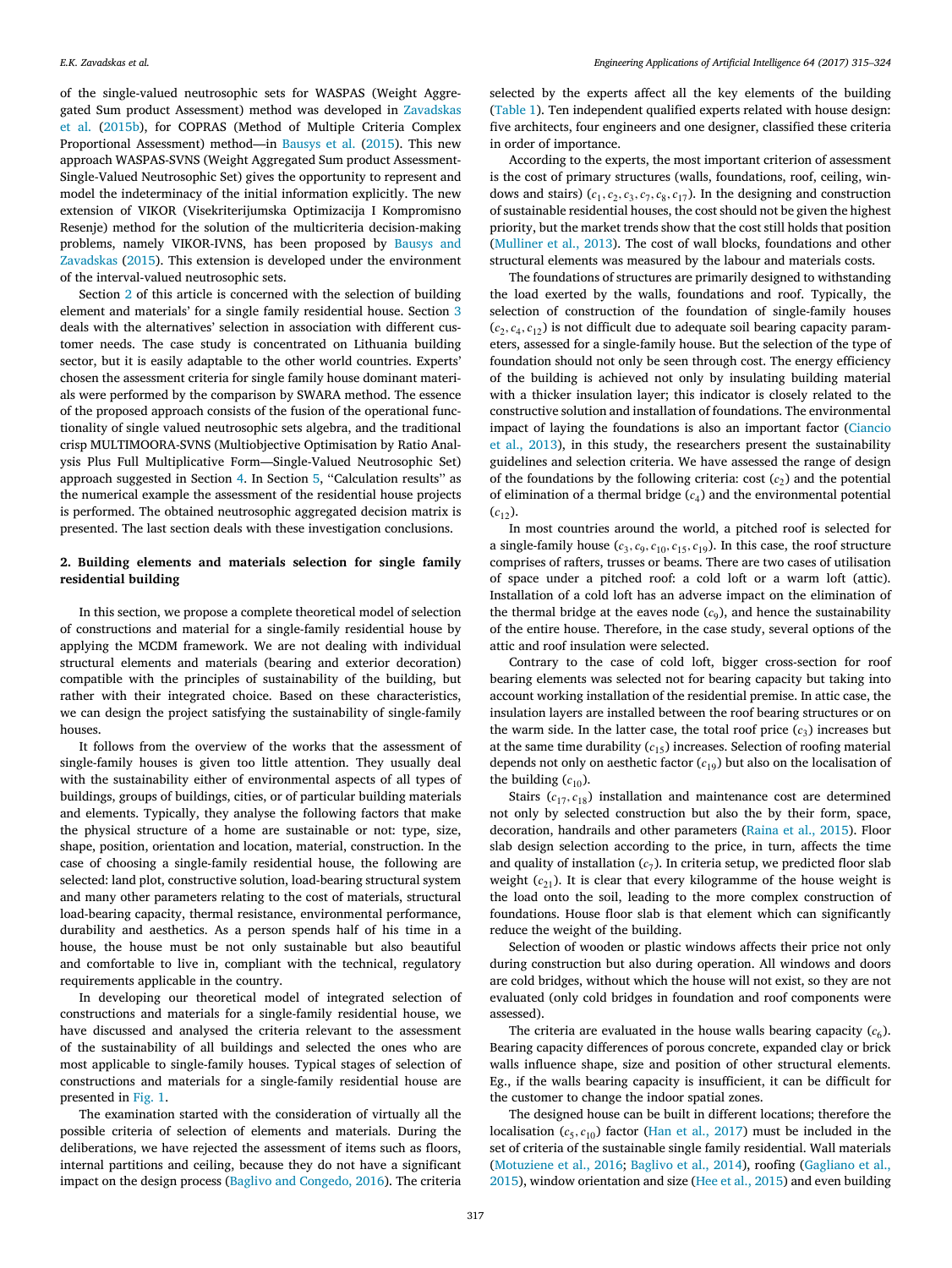<span id="page-3-0"></span>

**Fig. 1.** Complex assessment model for single family house materials' and elements' selection.

<span id="page-3-1"></span>Criteria  $(c_1 - c_{21})$  sorted by relevance.

| $c_1 - c_{21}$ | Min/max | Criteria titles                                                                     |
|----------------|---------|-------------------------------------------------------------------------------------|
| c <sub>1</sub> | Min     | Wall, $1 \text{ m}^2$ price without decoration                                      |
| c <sub>2</sub> | Min     | Foundation corresponding to technical requirements, $1 \text{ m}^3$ price           |
| $c_3$          | Min     | Roof-bearing elements, corresponding to the technical requirements, $1 \text{ m}^2$ |
|                |         | price                                                                               |
| $c_{\rm A}$    | Min     | The size of the thermal bridge in foundation, scores                                |
| c <sub>5</sub> | Max     | Window target orientation (insolation), scores                                      |
| c <sub>6</sub> | Max     | Wall load-bearing capacity, MPa                                                     |
| $c_7$          | Min     | Floor slabwithout floor covering, $1 \text{ m}^2$ price                             |
| $c_{8}$        | Min     | Window constructional solution, $1 \text{ m}^2$ price                               |
| $c_{\rm q}$    | Min     | The size of the thermal bridge in roof, scores                                      |
| $c_{10}$       | Max     | Roofing materials' localisation factor, scores                                      |
| $c_{11}$       | Max     | Wall material environmental friendliness, scores                                    |
| $c_{12}$       | Max     | Influence of foundation installation environmental protection, scores               |
| $c_{13}$       | Max     | Windows' material environmental friendliness, scores                                |
| $c_{14}$       | Max     | Wall material durability potential, scores                                          |
| $c_{15}$       | Max     | Roofing material durability potential, scores                                       |
| $c_{16}$       | Max     | External wall decoration durability potential, scores                               |
| $c_{17}$       | Min     | Staircase constructional solution, price                                            |
| $c_{18}$       | Max     | Staircase' construction material durability potential, scores                       |
| $c_{19}$       | Max     | Roofing aesthetic comprehension, scores                                             |
| $c_{20}$       | Max     | External wall decoration aesthetic comprehension, scores                            |
| $c_{21}$       | Min     | Weight of floor slab bearing elements, weight                                       |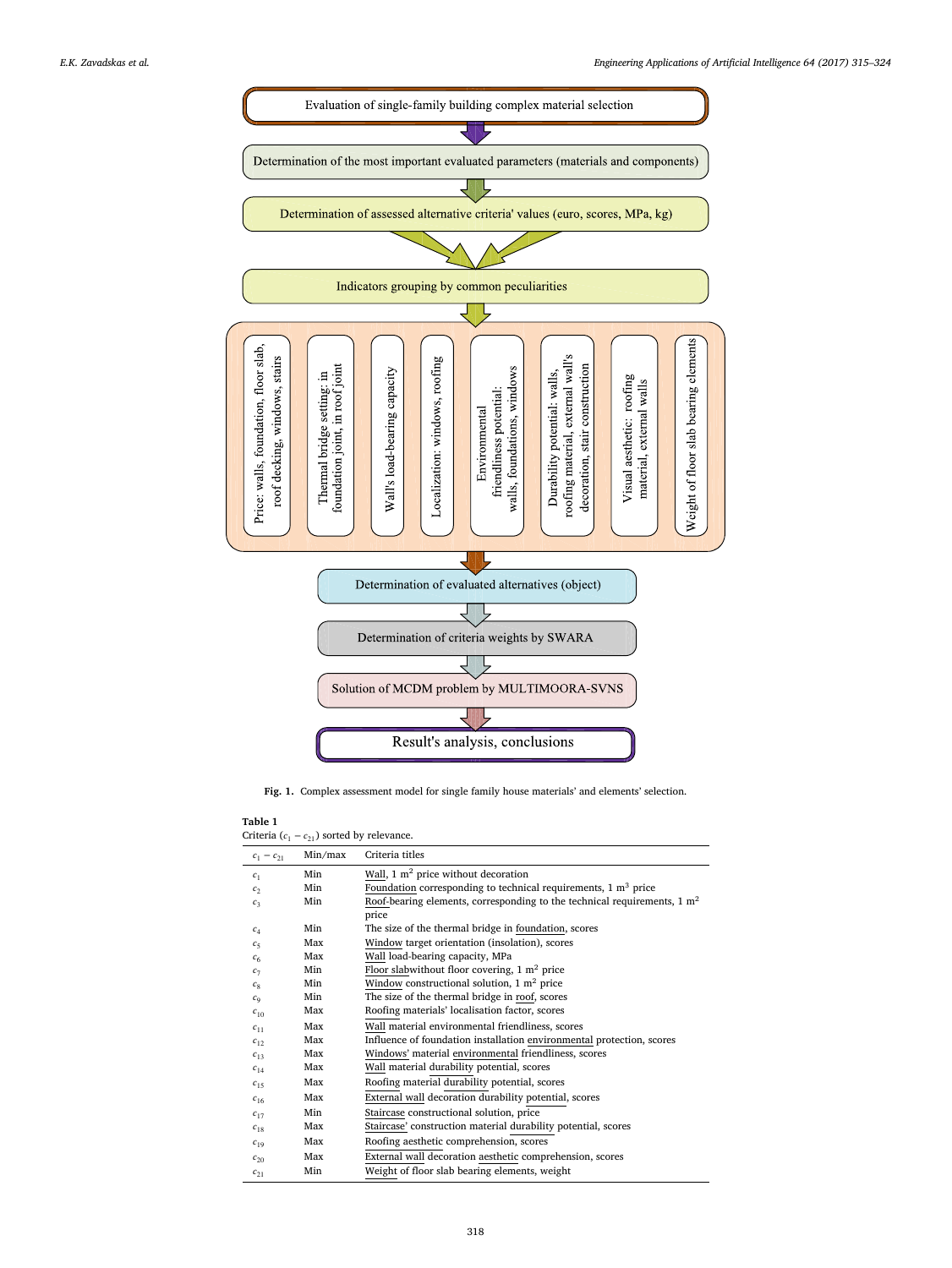construction time depend on building location (residential area, farm fields, a house near the forest and others). Wall decorating materials are not included in the research criteria as for one-floor building with the attic they have no significant impact.

Environment  $(c_{11}, c_{12}, c_{13})$  is influenced not only by the used material or typologies of building elements, but also how they are produced, and their composition. During the erection, the construction of foundations does the greatest damage to the environment as it breaches of natural processes and vegetation. Plaster inside the building interacts with domestic encountered acids and steam, so this material must be resistant to the bacterial and fungal violation, and should not support combustion, should not produce smoke and toxins.

Each material or element has a particular function in the building and should meet specific requirements, including durability  $(c_{14}, c_{15}, c_{16}, c_{18})$ . Nordic countries climate runs quite aggressively building constructions and materials; this affects their durability. The legislation regulates products' durability; there is provided that the masonry blocks used in the exterior walls should withstand the minimum of 25 cold and heat cycles during which the compressive strength should remain not diminished. Most of the blocks can withstand 50 cycles, but ceramic or porous concrete—only in 25–35 cycles. This parameter is of particular importance if a building under construction is not insulated in the same year, then one should choose materials, resistant to temperature change. The facade wall material and wall structure durability have the heavy reliance on the number of freeze-thaw cycles in a year [\(Toni](#page-9-37) [et](#page-9-37) [al.,](#page-9-37) [2014\)](#page-9-37). The roof durability and excellent thermal properties depend not only on the humidity and air movement in roof construction but also on the coating material, colour and shape [\(Alchapar](#page-8-4) [and](#page-8-4) [Correa,](#page-8-4) [2016\)](#page-8-4).

Visual aesthetic  $(c_{19}, c_{20})$  criteria consist of only two components: roofing and exterior wall decoration. Selection of these materials and their mutual coherence has a significant impact not only on the house the urban context but also on customer's psychological comfort. In defining the roof and exterior wall, aesthetic appearance is also important to consider possible changes in material aesthetic (colour and texture) appearance in the long-term perspective.

#### <span id="page-4-0"></span>**3. Alternatives of the single family residential house**

All alternatives for the material and element selection are constructed considering the single family residential house with the same architectural and the same geometrical parameters. The proposed strategy of the material and element selection for the house can be adapted to different cultures, climatically conditions and needs of the population.

#### *3.1. Peculiarities of alternatives*

A typical single-family residential house with five different material's alternatives was selected [\(Table 2\)](#page-5-0). Options of building constructions and materials have been chosen considering to the original homeowners' given priorities and by designers' proposed products and materials. Building structures and materials selected as a separate case for the cold climate countries—Lithuania, according to the most approved option. The most appropriate solutions for the residential building were calculated and proposed by parameters identified by the expert assessments: the price, thermal bridges' elimination, and load-bearing capacity, external materials selection according to localisation, environmental friendliness, durability and weight.

Calculations (parameter selection) are carried under the same technical soil parameters was selected: soil—medium density gravel sand, soil density—1.75 mg/m<sup>3</sup>, cohesive—1 kPa, internal friction angle— 36◦ , cone strength—12 MPa, strain module—36 MPa. As well as for all alternatives the same architectural solution is considered without differences in the building area and height, the inclination of roof slope, it was assessed the localisation criterion (windows and roofing). The criteria also include the supporting structure of the building (cost,

environmental friendliness and durability) and the external finishing of the building (walls and roof) [\(Table 3\)](#page-5-1). Aspects related to the indoor home decor (internal partitions, floors, ceilings, other elements) are not taken into account as they are entirely individual and subjective factors [\(Baglivo](#page-8-9) [and](#page-8-9) [Congedo,](#page-8-9) [2016\)](#page-8-9).

Building construction prices in this study are calculated by recommended prices for construction resources (March 2016). Market prices registered with the SPS Centre on behalf of the LR Minister of the Environment [\(SPCS,](#page-9-38) [2016\)](#page-9-38). The price is considered as objective evaluation, and it is suitable to testing methodologies for future adaptability in single-family residential house construction practice. Material cost for square metres was selected instead of amounts needed for the entire object. Materials, their complete description and prices for square metres or metres, are of the utmost importance to the client in detailing constructional operations' quantities sheets and property cost estimates. Selection criteria are related to the coherence of fundamental aspects in building's architectural and constructional aspects.

Initially, ten independent experts selected 21 criteria  $(c_1 - c_{21})$  and arranged them in order of importance, as some of the criteria have standard features, such as price, the environmental potential and others. In addition to the target of choice the excessive number of criteria should not dominate, it became apparent that most of the criteria could be combined  $(x_1 - x_8)$  according to their particular characteristics or assessments [\(Table 2\)](#page-5-0). The following summarised weights combine both aspects: experts' opinions and data structure. As the problem has multiple criteria structure, it can be solved by MCDM method. The final decision-making matrix has form presented in [Table 4.](#page-5-2)

## *3.2. SWARA method*

The weighting evaluation is essential in solving many MCDM problems. Criteria weighting indicates how many times one indicator is more important than the other. The set task is solved by coherent and progressive pairwise comparison of criteria relative importance (SWARA) method [\(Kersuliene](#page-9-28) [et](#page-9-28) [al.,](#page-9-28) [2010;](#page-9-28) [Nakhaei](#page-9-39) [et](#page-9-39) [al.,](#page-9-39) [2016a;](#page-9-39) [Stanujkic](#page-9-40) [et](#page-9-40) [al.,](#page-9-40) [2015\)](#page-9-40). SWARA (Step-Wise Weights Assessment Ratio Analysis) the method is based [\(Nakhaei](#page-9-29) [et](#page-9-29) [al.,](#page-9-29) [2016b\)](#page-9-29) on an experts' assessment of the significance of the criteria in percentage.

The main steps of SWARA method for the criteria weights determination can be described as follows:

- 1. Constructing the total list of criteria;
- 2. Expert survey (experts arrange criteria according to rank, the most important index being listed as the first, etc.);
- 3. Calculation of the comparative importance of average value  $s_j$ ;
- 4. Determination of characteristics of the comparative importance  $k_i = s_i + 1;$
- 5. Determination of recalculated intermediate weight  $w_i = \frac{w_{j-1}}{k_i}$  $\frac{f_{j-1}}{k_j};$
- 6. Determination of the final weight (criterion importance)  $q_i = \frac{w_j}{\sum_{j=1}^{n} w_j}$ , where *n* is a number of criteria.

Experts arranged indicators in order of importance; therefore, it is considered that their views are consistent. [Table 5](#page-6-0) shows each participant of the expertise assessment comparing flanking criteria pairs.

[Table 6](#page-6-1) presents calculation results by SWARA method: the average values of indicators' relative comparative importance, coefficients of indicators' relative comparative importance, converted (intermediate) indicator weights and final indicators' weights.

## <span id="page-4-1"></span>**4. The neutrosophic MULTIMOORA method**

The essence of the proposed approach consists of the fusion of the operational functionality of single valued neutrosophic sets algebra and traditional crisp MULTIMOORA approach suggested by [Brauers](#page-8-5) [and](#page-8-5)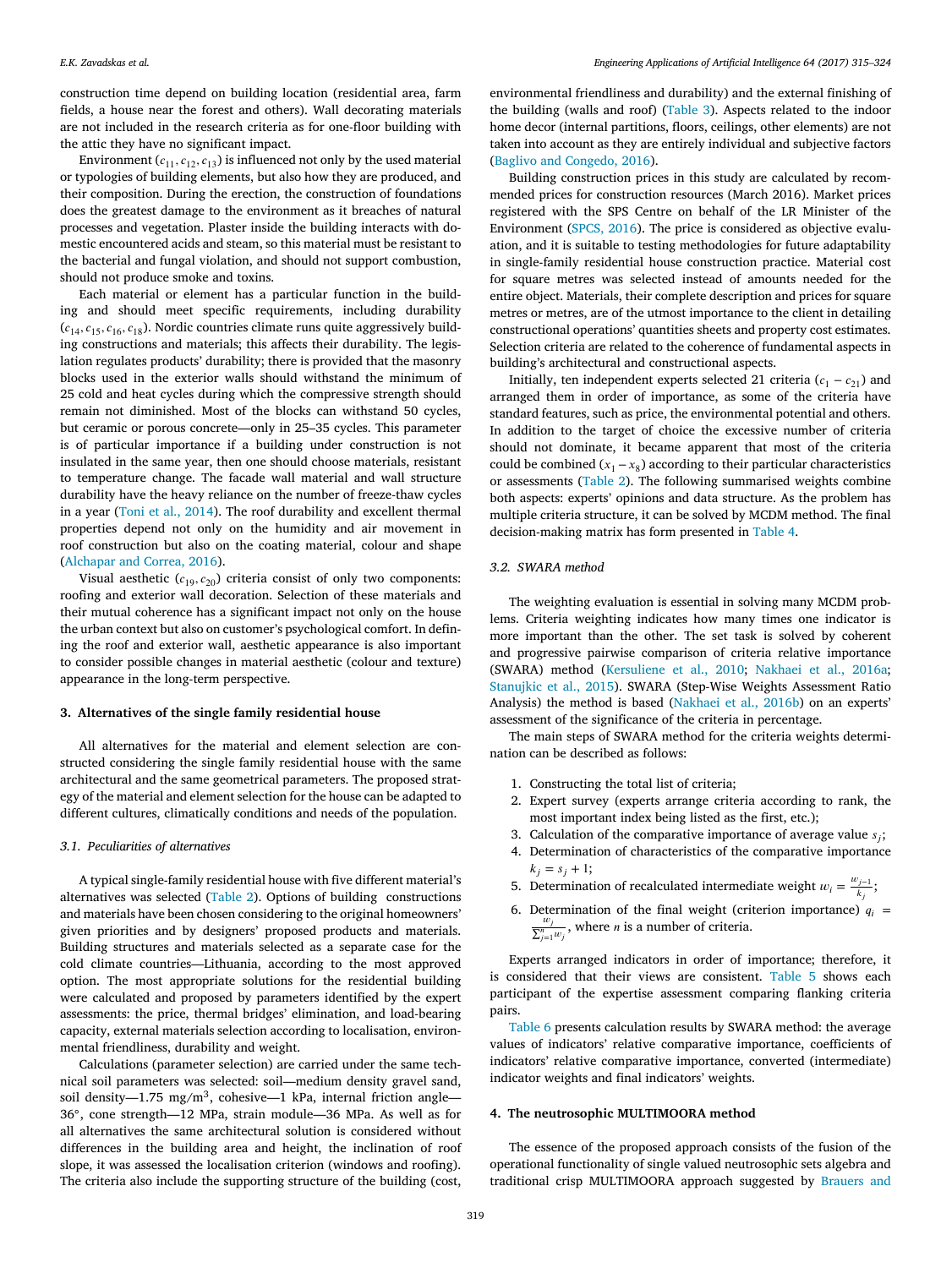## <span id="page-5-0"></span>Parameters for single-family housing alternatives.

House area:  $45.00 \text{ m}^2$ , Building area:  $65.00 \text{ m}^2$ , Building height: 7.00 m, Roof slope: 30.00°.

|                            | House 1                                                                                  | House 2                                                                                  | House 3                                                                                 | House 4                                                                               | House 5                                                                                |
|----------------------------|------------------------------------------------------------------------------------------|------------------------------------------------------------------------------------------|-----------------------------------------------------------------------------------------|---------------------------------------------------------------------------------------|----------------------------------------------------------------------------------------|
| Wall construction          | Aerated concrete blocks'<br>masonry (40 cm) insulated<br>with polystyrene (5<br>$+5$ cm) | Aerated concrete blocks'<br>masonry (40 cm) insulated<br>with polystyrene (5<br>$+5$ cm) | Expanded clay blocks'<br>masonry (25 cm) insulated<br>with polystyrene (15<br>$+10$ cm) | Ceramic blocks' masonry<br>(25 cm) insulated with<br>mineral wool $(20+5 \text{ cm})$ | Silicate bricks' masonry<br>(25 cm) insulated with<br>polystyrene $(20+10 \text{ cm})$ |
| Foundation                 | Strip (monolithic)                                                                       | Pile drilled                                                                             | Pile drilled                                                                            | Plate                                                                                 | Strip (prefabricated)                                                                  |
| Roof construction          | Wooden rafters $15.0 \times$<br>20.0 cm every 80.0 cm                                    | Wooden rafters $15.0 \times$<br>20.0 cm every 80.0 cm                                    | Wooden trusses:<br>$length-10$ m, every<br>$120.0 \text{ cm}$                           | Metal beams:<br>$length-10$ m, every<br>$120.0 \text{ cm}$                            | Metal beams:<br>$length-10$ m, every<br>$120.0 \text{ cm}$                             |
| Windows                    | Wooden,<br>$U = 0.80$ W/(m <sup>2</sup> K); 3<br>glass packages                          | Wooden;3 glass packages<br>$U = 1.2 W/(m^2 K)$                                           | Plastic; 3 glass packages<br>$U = 0.67$ W/(m <sup>2</sup> K)                            | Plastic; 3 glass packages<br>$U = 0.9$ W/(m <sup>2</sup> K)                           | Plastic; 3 glass packages<br>$U = 0.9$ W/(m <sup>2</sup> K)                            |
| Slab (overlay)             | Wooden beams                                                                             | Reinforced concrete<br>(monolithic)                                                      | Wooden beams                                                                            | Reinforced concrete<br>(monolithic)                                                   | Reinforced concrete<br>(prefabricated)                                                 |
| Roof material              | Bituminous tiles                                                                         | Metal tiles                                                                              | Non-asbestine sheets                                                                    | Ceramic tiles                                                                         | Ceramic tiles                                                                          |
| Stairs (steps' decoration) | Wooden steps                                                                             | Wooden steps                                                                             | Metal steps                                                                             | Glass steps                                                                           | Stone tiles                                                                            |
| Exterior wall's decoration | Wooden panels                                                                            | Plaster                                                                                  | Cement panels                                                                           | Decorative clinker bricks                                                             | Plaster                                                                                |

## <span id="page-5-1"></span>**Table 3**

Criteria significance by alternatives (separate criteria).

| Criteria                                                                                  |          |        | A1    | A2    | A <sub>3</sub> | A <sub>4</sub> | A <sub>5</sub> |
|-------------------------------------------------------------------------------------------|----------|--------|-------|-------|----------------|----------------|----------------|
| Wall, $1 \text{ m}^2$ price without decoration                                            | $c_{1}$  | Euro   | 52.31 | 52.31 | 51.73          | 76.32          | 61.84          |
| Foundation corresponding to technical requirements, $1 \text{ m}^3$ price                 | $c_{2}$  | Euro   | 330   | 108   | 108            | 400            | 210            |
| Roof-bearing elements, corresponding to the technical requirements, $1 \text{ m}^2$ price | $c_3$    | Euro   | 253   | 185   | 238            | 455            | 455            |
| The size of the thermal bridge in foundation                                              | $c_4$    | Scores | 4     | 3     | 3              | $\Omega$       |                |
| Window target orientation (insolation)                                                    | $c_{5}$  | Scores |       | 2,5   | 8              | 5              |                |
| Wall load-bearing capacity, MPa                                                           | $c_{6}$  | MPa    | 5     | 5     | 5              | 15             | 15             |
| Floor slab without floor covering, $1 \text{ m}^2$ price                                  | $c_{7}$  | Euro   | 98.3  | 52.1  | 98.3           | 52.1           | 323.8          |
| Window constructional solution, $1 \text{ m}^2$ price                                     | $c_{8}$  | Euro   | 235   | 235   | 190            | 150            | 150            |
| The size of the thermal bridge in roof                                                    | $c_{9}$  | Scores |       |       | 2              | 8              | 8              |
| Roofing materials' localisation factor                                                    | $c_{10}$ | Scores | 2     |       | 6              | 8              | 8              |
| Wall material environmental friendliness                                                  | $c_{11}$ | Scores | 8     | 3.5   | 3.5            | 8              | 3.5            |
| Influence of foundation installation environmental protection                             | $c_{12}$ | Scores | 3     | 8.5   | 8.5            | 10             |                |
| Windows' material environmental friendliness                                              | $c_{13}$ | Scores | 8     | 8     | 3              | 3              | 3              |
| Wall material durability potential                                                        | $c_{14}$ | Scores | 3     | 3     | 6.5            | 8              | 10             |
| Roofing material durability potential                                                     | $c_{15}$ | Scores | 1.5   | 6.5   | 4              | 8              | 8              |
| External wall decoration durability potential                                             | $c_{16}$ | Scores | 4     | 6     | 8              | 9              | 6              |
| Staircase constructional solution                                                         | $c_{17}$ | Euro   | 412   | 412   | 442            | 508            | 747            |
| Staircase' construction material durability potential                                     | $c_{18}$ | Scores | 5     | 5     |                | 5              | 8              |
| Roofing aesthetic comprehension                                                           | $c_{19}$ | Scores | 2     | 6.5   | 4              | 8              | 8              |
| External wall decoration aesthetic comprehension                                          | $c_{20}$ | Scores |       | 5     | 10             | 8              |                |
| Weight of floor slab bearing elements                                                     | $c_{21}$ | kg     | 330   | 858   | 330            | 858            | 741            |

#### <span id="page-5-2"></span>**Table 4**

Criteria significance by alternatives (combined criteria).

| Criteria                                                 |                |        | A1      | A <sub>2</sub> | A3      | A4      | A <sub>5</sub> |
|----------------------------------------------------------|----------------|--------|---------|----------------|---------|---------|----------------|
| Price, min                                               | $x_1$ ,        | Euro   | 1380.61 | 1044.41        | 1128.03 | 1641.42 | 1947.64        |
| Thermal bridge parameter in constructional solution, min | $x_2$          | Scores | 2.5     |                | 2.5     |         | 7.5            |
| Load-bearing capacity, max                               | $x_3$          | MPa    |         |                |         | 15      | 15             |
| Elements' selection according to localisation, max       | $x_4$          | Scores | 4.5     | 2.3            |         | 6.5     | 6.5            |
| Environmental friendliness potential, max                | $x_{5}$        | Scores | 6.3     | 6.7            |         |         | 3.5            |
| Durability potential, max                                | x <sub>6</sub> | Scores | 3.4     | 5.1            | 6.4     | 7.5     |                |
| Visual aesthetic, max                                    | $x_7$          | Scores | 4.5     | 5.8            |         | 8       | 6.5            |
| Weight of floor slab bearing elements, min               | $x_8$          | kg     | 330     | 858            | 330     | 858     | 741            |

[Zavadskas](#page-8-5) [\(2010\)](#page-8-5). This new approach is named by MULTIMOORA-SVNS. As the most of the multicriteria decision-making techniques, the proposed method starts by the construction of the decision matrix  $X$ . The  $x_{ij}$  elements of this matrix represent *i*th criteria of *j*th alternative send this matrix can be expressed by

$$
X = \begin{bmatrix} x_{11} \cdots x_{1m} \\ x_{n1} \cdots x_{nm} \end{bmatrix} .
$$
 (1)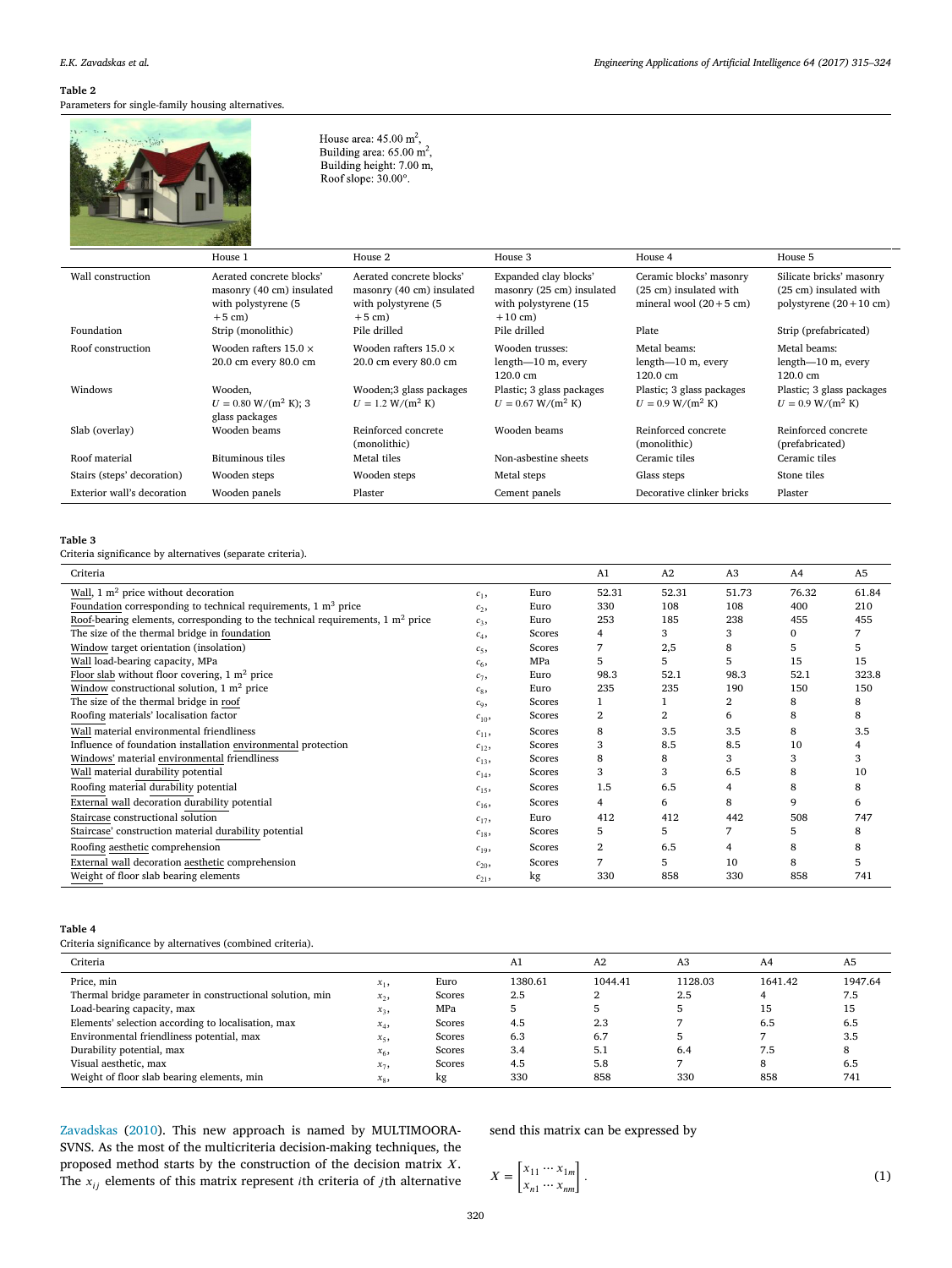<span id="page-6-0"></span>Relative importance assessment in indicators' pairs.

| Expert         | Pairwise comparison of criteria relative importance |                          |                          |                          |                          |                           |                           |  |
|----------------|-----------------------------------------------------|--------------------------|--------------------------|--------------------------|--------------------------|---------------------------|---------------------------|--|
|                | $x_{1\leftrightarrow 2}$                            | $x_{2\leftrightarrow 3}$ | $x_{3\leftrightarrow 4}$ | $x_{4\leftrightarrow 5}$ | $x_{5\leftrightarrow 6}$ | $x_{6 \leftrightarrow 7}$ | $x_{7 \leftrightarrow 8}$ |  |
| 1              | 0.10                                                | 0.85                     | 0.20                     | 0.60                     | 0.20                     | 0.80                      | 0.00                      |  |
| $\overline{2}$ | 0.05                                                | 0.70                     | 0.10                     | 0.80                     | 0.05                     | 0.70                      | 0.20                      |  |
| 3              | 0.80                                                | 0.20                     | 0.70                     | 0.50                     | 0.10                     | 0.70                      | 0.00                      |  |
| 4              | 0.60                                                | 0.05                     | 0.80                     | 0.30                     | 0.05                     | 0.00                      | 0.10                      |  |
| 5              | 0.50                                                | 0.40                     | 0.60                     | 0.70                     | 0.30                     | 0.65                      | 0.10                      |  |
| 6              | 0.10                                                | 0.20                     | 0.00                     | 0.00                     | 0.80                     | 0.00                      | 0.85                      |  |
| 7              | 0.70                                                | 0.30                     | 0.60                     | 0.40                     | 0.00                     | 0.50                      | 0.10                      |  |
| 8              | 0.00                                                | 0.50                     | 0.10                     | 0.20                     | 0.70                     | 0.00                      | 0.75                      |  |
| 9              | 0.70                                                | 0.10                     | 0.05                     | 0.05                     | 0.80                     | 0.00                      | 0.00                      |  |
| 10             | 0.00                                                | 0.60                     | 0.10                     | 0.30                     | 0.50                     | 0.20                      | 0.80                      |  |

The first objective of the neutrosophic MULTIMOORA method is the ratio system. For the determination of this aim, the normalisation of the decision matrix initially is performed by vector normalisation approach.

$$
X^* = \frac{x_{ij}}{\sqrt{\sum_{i=1}^m x_{ij}^2}}.
$$
 (2)

After normalisation, the neutrosophication step for the elements of the decision matrix is performed. The crisp values are transformed into single-valued neutrosophic members according to conversion rules that are presented in [Table 7.](#page-6-2)

After this step, the neutrosophic decision matrix is constructed. The first objective of neutrosophic MULTIMOORA approach is calculated as follows

<span id="page-6-3"></span>
$$
Q_j = \sum_{i=1}^{g} w_i (x_n^*)_{ij} + \left(\sum_{i=g+1}^{n} w_i (x_n^*)_{ij}\right)^c,
$$
 (3)

where  $g$  elements correspond to members of the criteria to be maximised,  $n - g$  correspond members of criteria to be minimised. Here single-valued neutrosophic members have the same form as in [Peng](#page-9-41) [et](#page-9-41) [al.](#page-9-41) [\(2014\)](#page-9-41)

$$
(x_n^*)_1 = (t_{n1}, t_{n1}, f_{n1}).
$$
\n(4)

The multiplication of the neutrosophic number by scalar can be calculated as follows

$$
\lambda(x_n^*)_1 = \left(1 - \left(1 - t_{n1}\right)^{\lambda}, \left(t_{n1}\right)^{\lambda}, \left(f_{n1}\right)^{\lambda}\right). \tag{5}
$$

The summation of the single-valued neutrosophic member in Eq. [\(3\)](#page-6-3) is performed applying the following expression

$$
\left(x_n^*\right)_1 \oplus \left(x_n^*\right)_2 = \left(t_{n1} + t_{n2} - t_{n1} \cdot t_{n2}, i_{n1} \cdot i_{n2}, f_{n1} \cdot f_{n2}\right).
$$
 (6)

The second term in Eq. [\(3\)](#page-6-3) corresponds to the complementary component of the single valued neutrosophic member and is determined as follows

$$
\left(x_{n1}^*\right)^c = \left(f_{n1}, 1 - i_{n1}, t_{n1}\right). \tag{7}
$$

The second objective of proposed neutrosophic MULTIMOORA method is calculated considering deviation is from the reference point

### <span id="page-6-2"></span>**Table 7**

Ruler of the transformation of the crisp number to the single-valued neutrosophic numbers.

| <b>SVNNs</b>       |
|--------------------|
| (1.00, 0.00, 0.00) |
| (0.90, 0.10, 0.10) |
| (0.80, 0.15, 0.20) |
| (0.70, 0.25, 0.30) |
| (0.60, 0.35, 0.40) |
| (0.50, 0.50, 0.50) |
| (0.40, 0.65, 0.60) |
| (0.30, 0.75, 0.70) |
| (0.20, 0.85, 0.80) |
| (0.10, 0.90, 0.90) |
| (0.00, 1.00, 1.00) |
|                    |

and the Min–Max Matrix of Tchebycheff norm

$$
\min_{j} \left( \max_{i} \left| D \left( r_i - w_i(x_n^*)_{ij} \right) \right| \right). \tag{8}
$$

The reference point is determined as follows

$$
r_i = \max_j \left( w_i \left( x_n^* \right)_{ij} \right), \tag{9}
$$

for the case of the criteria to by maximised and in the case of the criteria minimisation

$$
r_i = \min_j \left( w_i \left( x_n^* \right)_{ij} \right). \tag{10}
$$

The comparison of the neutrosophic members is performed applying the score function

$$
\left( \left( x_n^* \right)_1 \right) = \frac{3 + t_{n1} - 2i_{n1} - f_{n1}}{4}.
$$
\n(11)

Therefore, in case of

 $\mathcal{S}_{\mathcal{S}}$ 

$$
S((x_n^*)_1) < S((x_n^*)_2),\tag{12}
$$

 $(x_n^*)$ <sup>1</sup> is smaller than  $(x_n^*)$  $\rm _2$  and

$$
(x_n^*)_1 < (x_n^*)_2. \tag{13}
$$

The distance measure between two single-valued neutrosophic sets is introduced as follows

$$
D\left((x_n^*)_1, (x_n^*)_2\right) = \sqrt{\frac{1}{3}\left((t_{n1} - t_{n2})^2 + (i_{n1} - i_{n2})^2 + (f_{n1} - f_{n2})^2\right)}.
$$
\n(14)

The third objective of the proposed neutrosophic MULTIMOORA method concerns with Full Multiplicities form, which embodies maximisation of the criteria as well as minimisation of the purely multiplicative utility function. Therefore, for each considered alternative can be constructed the overall utility, which can be determined or follows

$$
U_j = \frac{S(A_j)}{S(B_j)}.\t(15)
$$

| ------ |                                     |  |  |
|--------|-------------------------------------|--|--|
|        | Criteria weighting by SWARA method. |  |  |

<span id="page-6-1"></span>**Table 6**

| Indicator      | Average values of comparative<br>importance indicators, $s_{i \leftrightarrow i+1}$ | Coefficients of comparative<br>importance indicators, $k_i$ | Recalculated (intermediate)<br>indicators weights, $w_i$ | Final indicators<br>weights, $q_i$ |
|----------------|-------------------------------------------------------------------------------------|-------------------------------------------------------------|----------------------------------------------------------|------------------------------------|
| $x_1$          | -                                                                                   | 1.000                                                       | 1.000                                                    | 0.2895                             |
| $x_2$          | 0.355                                                                               | 1.355                                                       | 0.738                                                    | 0.2137                             |
| $x_3$          | 0.390                                                                               | 1.390                                                       | 0.531                                                    | 0.1537                             |
| $x_4$          | 0.325                                                                               | 1.325                                                       | 0.401                                                    | 0.1160                             |
| $x_5$          | 0.385                                                                               | 1.385                                                       | 0.289                                                    | 0.0838                             |
| x <sub>6</sub> | 0.350                                                                               | 1.350                                                       | 0.214                                                    | 0.0620                             |
| $x_7$          | 0.355                                                                               | 1.355                                                       | 0.158                                                    | 0.0458                             |
| $x_{8}$        | 0.290                                                                               | 1.290                                                       | 0.123                                                    | 0.0355                             |
|                |                                                                                     |                                                             | 3.4540                                                   |                                    |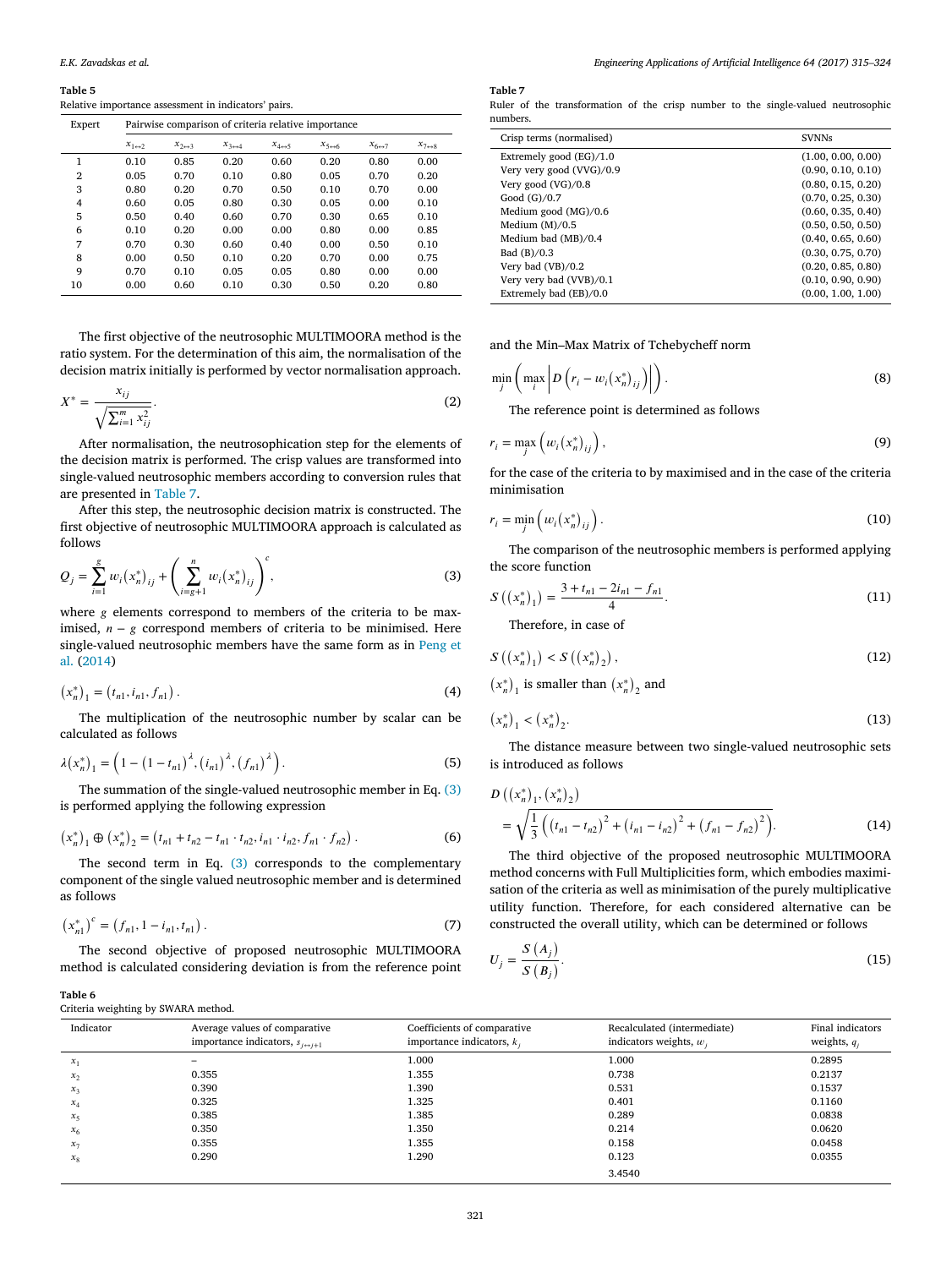<span id="page-7-1"></span>The decision matrix after neutrosophication step.

| Criteria    | A <sub>1</sub>           | A2                       | A3                       | A4                       | A <sub>5</sub>           |
|-------------|--------------------------|--------------------------|--------------------------|--------------------------|--------------------------|
| $x_1$ (min) | (0.4209; 0.6186; 0.5791) | (0.3184; 0.7316; 0.6816) | (0.3439; 0.7061; 0.6561) | (0.5005; 0.4993; 0.4995) | (0.5938; 0.3592; 0.4062) |
| $x_2$ (min) | (0.2654; 0.7846; 0.7346) | (0.2123; 0.8377; 0.7877) | (0.2654; 0.7846; 0.7346) | (0.4246; 0.6131; 0.5754) | (0.7961; 0.1539; 0.2039) |
| $x_3$ (max) | (0.2182; 0.8318; 0.7818) | (0.2182; 0.8318; 0.7818) | (0.2182; 0.8318; 0.7818) | (0.6547; 0.2953; 0.3453) | (0.6547; 0.2953; 0.3453) |
| $x_4$ (max) | (0.3568; 0.6932; 0.6432) | (0.1824; 0.8588; 0.8176) | (0.5551; 0.4174; 0.4449) | (0.5154; 0.4769; 0.4846) | (0.5154; 0.4769; 0.4846) |
| $x_5$ (max) | (0.4820; 0.5270; 0.5180) | (0.5126; 0.4811; 0.4874) | (0.3825; 0.6675; 0.6175) | (0.5356; 0.4466; 0.4644) | (0.2678; 0.7822; 0.7322) |
| $x_6$ (max) | (0.2412; 0.8088; 0.7588) | (0.3617; 0.6883; 0.6383) | (0.4539; 0.5691; 0.5461) | (0.5320; 0.4521; 0.4680) | (0.5674; 0.3989; 0.4326) |
| $x_7$ (max) | (0.3112; 0.7388; 0.6888) | (0.4011; 0.6484; 0.5989) | (0.4840; 0.5239; 0.5160) | (0.5532; 0.4202; 0.4468) | (0.4495; 0.5758; 0.5505) |
| $x_8$ (min) | (0.2205; 0.8295; 0.7795) | (0.5734; 0.3899; 0.4266) | (0.2205; 0.8295; 0.7795) | (0.5734; 0.3899; 0.4266) | (0.4952; 0.5072; 0.5048) |
|             |                          |                          |                          |                          |                          |

<span id="page-7-2"></span>**Table 9**

The neutrosophic ratio system objective for the alternatives.

|                | $Q_i$                    | $S(Q_i)$ | Rank |
|----------------|--------------------------|----------|------|
| A1             | (0.7685; 0.2388; 0.2704) | 0.7551   |      |
| A2             | (0.8214; 0.1865; 0.2188) | 0.8074   |      |
| A <sub>3</sub> | (0.8253; 0.1772; 0.2112) | 0.8149   |      |
| A <sub>4</sub> | (0.7625; 0.2251; 0.2283) | 0.7710   |      |
| A5             | (0.6191; 0.3632; 0.3344) | 0.6395   |      |

<span id="page-7-4"></span>**Table 11**

| The neutrosophic full multiplicative form objective for the alternatives. |  |  |
|---------------------------------------------------------------------------|--|--|
|                                                                           |  |  |

| $(Q_i)$ | Rank |                | $S(A_i)$                | $S(B_i)$ | U      | Rank           |
|---------|------|----------------|-------------------------|----------|--------|----------------|
| 7551    | 4    | A1             | $0.0020 \times 10^{-5}$ | 0.0001   | 0.0003 | 5              |
| 8074    | 2    | A <sub>2</sub> | $0.0015 \times 10^{-5}$ | 0.0001   | 0.0002 | $3 - 4$        |
| 8149    |      | A <sub>3</sub> | $0.0081 \times 10^{-5}$ | 0.0000   | 0.0025 | $\overline{2}$ |
| 7710    | 3    | A4             | $0.1174 \times 10^{-5}$ | 0.0004   | 0.0026 |                |
| 6395    | 5    | A5             | $0.0305 \times 10^{-5}$ | 0.0014   | 0.0002 | $3 - 4$        |
|         |      |                |                         |          |        |                |

Here  $A_j$  and  $B_j$  components are calculated as

$$
A_{j} = \prod_{i=1}^{g} w_{i} (x_{n}^{*})_{ij}, \qquad B_{j} = \prod_{j=g+1}^{n} w_{i} (x_{n}^{*})_{ij}.
$$
 (16)

The first component  $A_j$  represents the product of criteria of jth alternative to be maximised and the second component  $B_j$  corresponds to product of criteria of jth alternative to be minimised. The multiplication of the separate single valued neutrosophic members is performed as follows.

$$
\left(x_{n}^{*}\right)_{1} \otimes \left(x_{n}^{*}\right)_{2} = \left(t_{n1} \cdot t_{n2}, i_{n1} + i_{n2} - i_{n1} \cdot i_{n2}, f_{n1} + f_{n2} - f_{n1} \cdot f_{n2}\right). \tag{17}
$$

The final summarisation of all three objectives of the neutrosophic MULTIMOORA method is performed applying the dominance theory [\(Brauers](#page-8-10) [and](#page-8-10) [Zavadskas,](#page-8-10) [2011\)](#page-8-10).

## <span id="page-7-0"></span>**5. Calculation results**

As the numerical example, the assessment of the residential house projects is performed. The obtained neutrosophic decision matrix is presented in [Table 8.](#page-7-1)

The ratio system objective of neutrosophic MULTIMOORA approach for the alternatives is shown in [Table 9.](#page-7-2)

The results of the neutrosophic reference point objective for the considered alternatives are presented in [Table 10.](#page-7-3)

The results of the neutrosophic full multiplicative form objective for the considered alternatives are presented in [Table 11.](#page-7-4)

The summarisation of all objectives obtained by neutrosophic MUL-TIMOORA approach is performed applying the dominance theory, and results are presented in [Table 12.](#page-8-11)

According to the performed multi-criteria decision making it was received the best choice of materials for a single residential house; it is the alternative A-4 (House 4). Despite the fact that the major elements price for one sq. m. in this house (alternative) is almost the greatest, such a rational solution as the elimination of cold bridges, wall bearing capacity, durability and environmental friendliness potential, aesthetics of the exterior elements led to the obtained result.

#### <span id="page-7-3"></span>**Table 10**

The neutrosophic reference point objective for the alternatives.

The sensitivity of created building elements' and materials' selection model was studied using the additional survey results of nine prospective customers who do not have experience in the house design field. According to customers' opinions, we have formed nine additional criteria weights' evaluations, which are given in [Table 13.](#page-8-12) The sensitive study results are presented in [Fig. 2.](#page-8-13)

In [Fig. 2](#page-8-13) the ''Test 1'' corresponds to qualified experts' opinions and designing firms practice ''Test 2–Test 10'' corresponds to nine clients assessment information. It is easy to notice that this our proposed model gives very similar alternatives assessment: both experts and inexperienced clients. The performed sensitivity study only confirms the reliability of the proposed model as there are no drastic changes in alternative ranking.

*Future research*

Since 2018 January EU enters into force on new building sustainability requirements: " $A +$ " energy performance class, and since 2021 January—" $A +$ ". The requirements will be applied to all new buildings, which will be built after this date. In further study, there will be proposed prospects and opportunities to residential buildings' regarding new technical construction requirements for energy efficiency class ''A+'' for EU climatic conditions.

## **6. Conclusions**

Increasing number of single-family residential houses' parameters is connected with more stringent sustainability requirements for buildings. A wide range of suitable building materials in the market gives lots of design possibilities. Therefore, during the design process of the single family residential house, it is possible to formulate a broad range of house design options, which further complicate the optimal (final) house project selection.

Proposed solution for a single-family residential house materials' and elements' selection problem is formulated applying MCDM framework. The new extension of the crisp MULTIMOORA method namely MULTIMOORA-SVNS allows taking into assessment the indeterminacy of the initial decision making information.

 $x_1$   $x_2$   $x_3$   $x_4$   $x_5$   $x_6$   $x_7$   $x_8$  max  $\left| D\left( r_i - w_i\left( x_n^* \right)_{ij} \right) \right|$ | | | Rank A1 0.1410 0.0597 0.9660 0.9529 0.9468 0.9843 0.9841 0.0081 0.9843 5 A2 0.0993 0.0459 0.9660 0.9788 0.9412 0.9741 0.9780 0.0309 0.9788 4 A3 0.1089 0.0597 0.9660 0.9081 0.9625 0.9640 0.9704 0.0081 0.9704 2 A4 0.1821 0.1075 0.8426 0.9188 0.9367 0.9533 0.9629 0.0309 0.9629 1 A5 0.2389 0.3026 0.8426 0.9188 0.9760 0.9478 0.9737 0.0239 0.9760 3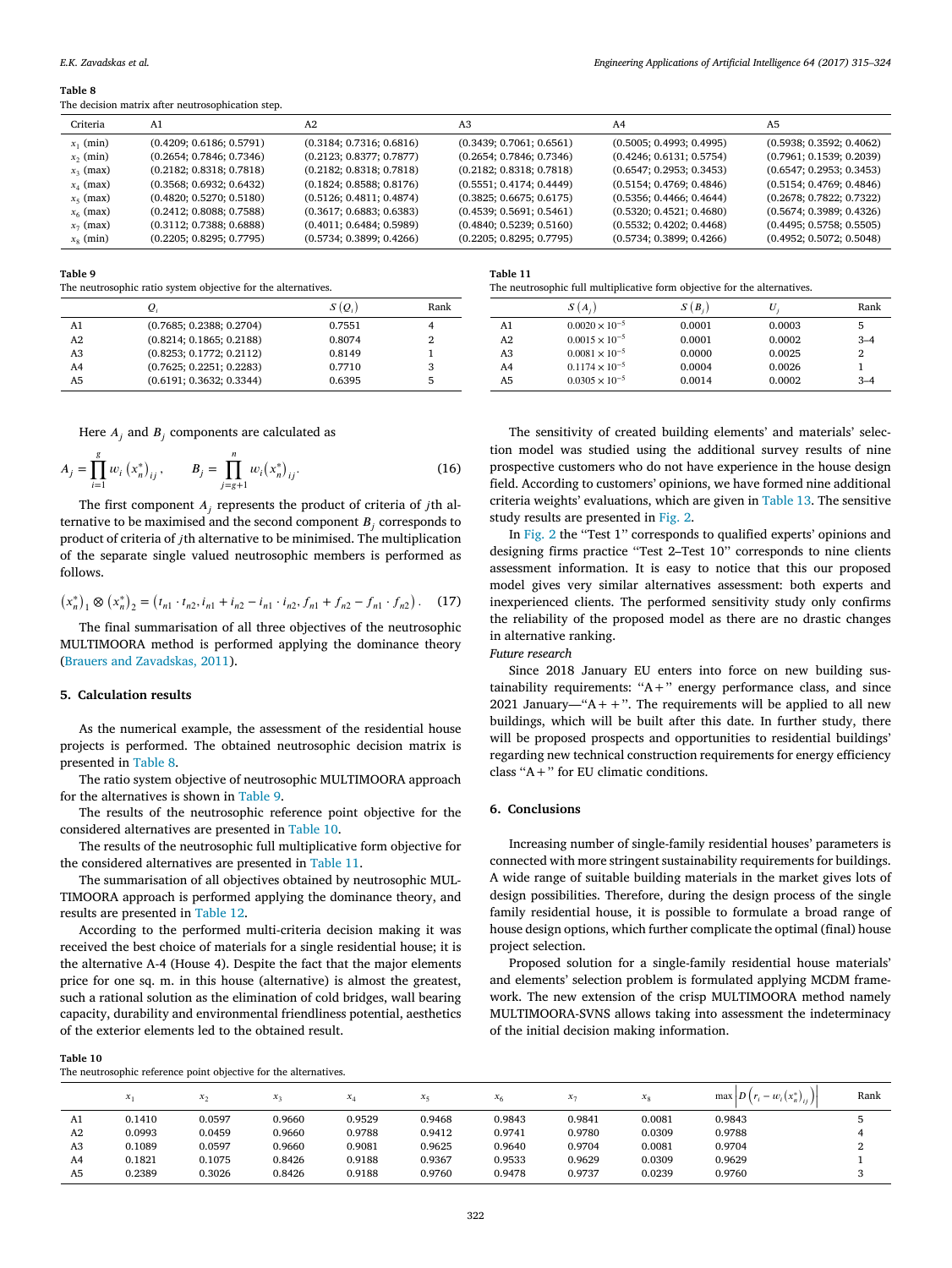<span id="page-8-11"></span>The rankings of the alternatives by neutrosophic MULTIMOORA approach.

|    | The neutrosophic ratio system | The neutrosophic reference point | The neutrosophic full multiplicative form | Final rank |
|----|-------------------------------|----------------------------------|-------------------------------------------|------------|
|    |                               |                                  |                                           |            |
| A2 |                               |                                  | 3–4                                       |            |
| A3 |                               |                                  |                                           |            |
| A4 |                               |                                  |                                           |            |
| A5 |                               |                                  | $3 - 4$                                   |            |

<span id="page-8-12"></span>

Weight of the tests for sensitivity analysis.

|                    | $x_1$ | $x_2$ | $x_3$ | $x_4$ | $x_{5}$ | x <sub>6</sub> | $x_7$ | $x_{8}$ |  |  |
|--------------------|-------|-------|-------|-------|---------|----------------|-------|---------|--|--|
| Test 2 (client 1)  | 0.40  | 0.07  | 0.02  | 0.10  | 0.05    | 0.2            | 0.15  | 0.01    |  |  |
| Test 3 (client 2)  | 0.30  | 0.10  | 0.08  | 0.10  | 0.07    | 0.15           | 0.15  | 0.05    |  |  |
| Test 4 (client 3)  | 0.15  | 0.13  | 0.09  | 0.11  | 0.15    | 0.15           | 0.15  | 0.07    |  |  |
| Test 5 (client 4)  | 0.23  | 0.15  | 0.10  | 0.10  | 0.10    | 0.22           | 0.09  | 0.01    |  |  |
| Test 6 (client 5)  | 0.20  | 0.20  | 0.08  | 0.08  | 0.10    | 0.20           | 0.08  | 0.06    |  |  |
| Test 7 (client 6)  | 0.22  | 0.20  | 0.10  | 0.07  | 0.07    | 0.20           | 0.05  | 0.05    |  |  |
| Test 8 (client 7)  | 0.20  | 0.20  | 0.20  | 0.05  | 0.05    | 0.20           | 0.05  | 0.05    |  |  |
| Test 9 (client 8)  | 0.30  | 0.20  | 0.15  | 0.05  | 0.05    | 0.15           | 0.05  | 0.05    |  |  |
| Test 10 (client 9) | 0.25  | 0.20  | 0.10  | 0.08  | 0.05    | 0.25           | 0.04  | 0.03    |  |  |

<span id="page-8-13"></span>

**Fig. 2.** Sensitive analysis illustration.

The research was performed constructing five alternatives for material selection of use single-family residential house which has the same architectural solution. Alternatives are the result of a generalisation of practical observations derived from proficiency of the design companies. According to the feedback of leading companies, the alternatives are constructed, and criteria values are assigned. The alternative selection was formulated including the following criteria: the price of the main elements, bearing walls load-bearing capacity, solutions for thermal bridges' elimination, localisation, environmental friendliness and durability potentials, aesthetics and floor slab weight. The criteria weights are determined by SWARA method. The experts stressed on the fact that the price of the main elements must have the greatest impact on the materials' selection. The analysis of the criteria estimates of the best 4-th alternative shows that the estimates of elimination of cold bridges, wall bearing capacity, durability and environmental friendliness potential, aesthetics of the exterior elements led to the optimal result. Therefore, the inclusion of the sustainability aspects of the materials' selection problem for the single family residential house is becoming more relevant. Thus, the more detailed analysis of these aspects and their interaction is useful for further assessments in multiple material selections for building quality.

Observing at the results of the sensitivity of the parameters it is easy to notice that this our proposed model gives very similar alternatives assessment for both cases: experts and inexperienced clients. The sensitivity study only confirms the reliability of our proposed solution for a single-family residential house materials' and elements' selection problem. This new theoretical composite model for the selection of single-family house elements and materials can be practically applied in creating the decision support system.

#### **References**

- <span id="page-8-4"></span>Alchapar, N.L., Correa, E., 2016. Aging of roof coatings, Solar reflectance stability according to their morphological characteristics. Constr. Build. Mater. 102, 297–305. [http://dx.doi.org/10.1016/j.conbuildmat.2015.11.005.](http://dx.doi.org/10.1016/j.conbuildmat.2015.11.005)
- <span id="page-8-6"></span>Altuntas, S., Dereli, T., Yilmaz, M.K., 2015. Evaluation of excavator technologies: application of data fusion based MULTIMOORA methods. J. Civ. Eng. Manag. 21 (8), 977– 997. [http://dx.doi.org/10.3846/13923730.2015.1064468.](http://dx.doi.org/10.3846/13923730.2015.1064468)
- <span id="page-8-9"></span>Baglivo, C., Congedo, P.M., 2016. High performance precast external walls for cold climate by a multi-criteria methodology. Energy 115 (1), 561–576. [http://dx.doi.org/10.](http://dx.doi.org/10.1016/j.energy.2016.09.018) [1016/j.energy.2016.09.018.](http://dx.doi.org/10.1016/j.energy.2016.09.018)
- <span id="page-8-0"></span>Baglivo, C., Congedo, P.M., Fazio, A., 2014. Multi-criteria optimization analysis of external walls according to ITACA protocol for zero energy buildings in the Mediterranean climate. Build. Environ. 82, 467–480. [http://dx.doi.org/10.1016/j.buildenv.2014.09.](http://dx.doi.org/10.1016/j.buildenv.2014.09.019) [019.](http://dx.doi.org/10.1016/j.buildenv.2014.09.019)
- <span id="page-8-8"></span>[B](http://refhub.elsevier.com/S0952-1976(17)30139-2/sb5)ausys, R., Zavadskas, E.K., [2015.](http://refhub.elsevier.com/S0952-1976(17)30139-2/sb5) [Multicriteria decision making approach by VIKOR](http://refhub.elsevier.com/S0952-1976(17)30139-2/sb5) [under interval neutrosophic set environment.](http://refhub.elsevier.com/S0952-1976(17)30139-2/sb5) [Econ. Comput. Econ. Cybern. Stud. Res.](http://refhub.elsevier.com/S0952-1976(17)30139-2/sb5) [Bucharest: Acad. Econ. Stud.](http://refhub.elsevier.com/S0952-1976(17)30139-2/sb5) [\(ISSN: 0424-267X\)](http://refhub.elsevier.com/S0952-1976(17)30139-2/sb5) [49 \(4\),](http://refhub.elsevier.com/S0952-1976(17)30139-2/sb5) [33–48.](http://refhub.elsevier.com/S0952-1976(17)30139-2/sb5)
- <span id="page-8-7"></span>[Bausys, R., Zavadskas, E.K., Kaklauskas, A.,](http://refhub.elsevier.com/S0952-1976(17)30139-2/sb6) [2015.](http://refhub.elsevier.com/S0952-1976(17)30139-2/sb6) [Application of neutrosophic set to](http://refhub.elsevier.com/S0952-1976(17)30139-2/sb6) [multicriteria decision making by COPRAS.](http://refhub.elsevier.com/S0952-1976(17)30139-2/sb6) [Econ. Comput. Econ. Cybern. Stud. Res.](http://refhub.elsevier.com/S0952-1976(17)30139-2/sb6) [Bucharest: Acad. Econ. Stud.](http://refhub.elsevier.com/S0952-1976(17)30139-2/sb6) [\(ISSN: 0424-267X\)](http://refhub.elsevier.com/S0952-1976(17)30139-2/sb6) [49 \(2\),](http://refhub.elsevier.com/S0952-1976(17)30139-2/sb6) [91–106.](http://refhub.elsevier.com/S0952-1976(17)30139-2/sb6)
- <span id="page-8-5"></span>[B](http://refhub.elsevier.com/S0952-1976(17)30139-2/sb7)rauers, W.K.M., Zavadskas, E.K., [2010.](http://refhub.elsevier.com/S0952-1976(17)30139-2/sb7) [Project management by MULTIMOORA as an](http://refhub.elsevier.com/S0952-1976(17)30139-2/sb7) [instrument for transition economies.](http://refhub.elsevier.com/S0952-1976(17)30139-2/sb7) [Technol. Econ. Dev. Econ.](http://refhub.elsevier.com/S0952-1976(17)30139-2/sb7) [16 \(1\),](http://refhub.elsevier.com/S0952-1976(17)30139-2/sb7) [5–24.](http://refhub.elsevier.com/S0952-1976(17)30139-2/sb7)
- <span id="page-8-10"></span>Brauers, W.K.M., Zavadskas, E.K., 2011. MULTIMOORA optimization used to decide on a bank loan to buy property. Technol. Econ. Dev. Econ. 17 (1), 174–188. [http:](http://dx.doi.org/10.3846/13928619.2011.560632) [//dx.doi.org/10.3846/13928619.2011.560632.](http://dx.doi.org/10.3846/13928619.2011.560632)
- <span id="page-8-2"></span>Chau, K.W., Wu, C.L., 2010. A hybrid model coupled with singular spectrum analysis for daily rainfall prediction. J. Hydroinf. 12 (4), 458–473. [http://dx.doi.org/10.2166/](http://dx.doi.org/10.2166/hydro.2010.032) [hydro.2010.032.](http://dx.doi.org/10.2166/hydro.2010.032)
- <span id="page-8-3"></span>Ciancio, D., Jaquin, P., Walker, P., 2013. Advances on the assessment of soil suitability for rammed earth. Constr. Build. Mater. 42, 40–47. [http://dx.doi.org/10.1016/j.](http://dx.doi.org/10.1016/j.conbuildmat.2012.12.049) [conbuildmat.2012.12.049.](http://dx.doi.org/10.1016/j.conbuildmat.2012.12.049)
- <span id="page-8-1"></span>Cuadrado, J., Zubizarreta, M., Pelaz, B., Marcos, I., 2015. Methodology to assess the environmental sustainability of timber structures. Constr. Build. Mater. 86, 149–158. [http://dx.doi.org/10.1016/j.conbuildmat.2015.03.109.](http://dx.doi.org/10.1016/j.conbuildmat.2015.03.109)